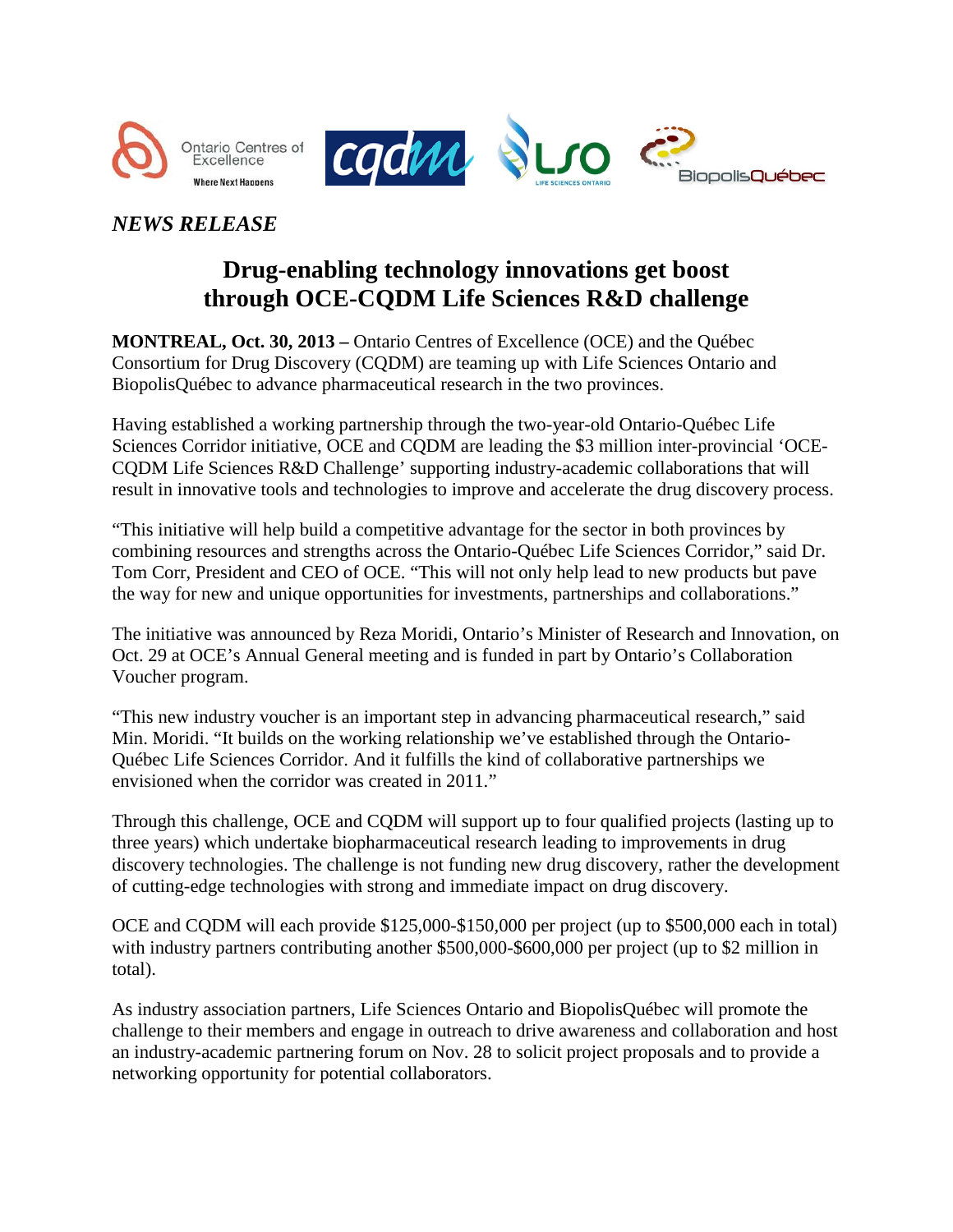"We strongly believe that this newly launched program will build powerful private/public relationships across the Ontario-Québec Life Sciences Corridor" said Diane Gosselin, president and CEO at CQDM. "This program launch is in-line with our believe that partnerships are essential to support disruptive technology that really will make a difference in delivering cost effective, safe and innovative-based medications to patients."

"It is with great pleasure that the Quebec government reiterates its support for sectoral clusters of industrial research in our new National Policy on research and innovation. We have put in place effective measures to bring together our respective advantages in the area of research. We are happy and proud to see that much networking between Quebec and Ontario researchers", said Minister of Higher Education, Research, Science and Technology, Mr. Pierre Duchesne.

"This is a terrific collaboration that will benefit life sciences companies and researchers across both provinces." said Jason Field, Executive Director of Life Sciences Ontario. "Since signing the MOU between LSO and BiopolisQuébec in 2012, we have forged a strong relationship with our partners in Quebec. This announcement is a testament to this partnership and a significant step in the evolution of the Ontario-Quebec Life Sciences Corridor."

"BiopolisQuébec is pleased that the agreement signed with LSO in 2012 to support the Ontario-Quebec Life Sciences Corridor is paying off. The partnership between CQDM and OCE will help promote co-operation between companies and institutions in both provinces and showcase them to the rest of the world," says Josée Fortin, Director General at Sherbrooke Innopole, a member of the BiopolisQuébec alliance.

Full details of the challenge are available at [http://www.oce-ontario.org](http://www.oce-ontario.org/programs/collaboration-voucher-program/VIA/cqdm) / [http://cqdm.org](http://cqdm.org/en/competition-funding/quebec-ontario-information.php)

## **About Ontario Centres of Excellence (OCE) Inc. (www.oce-ontario.org)**

Ontario Centres of Excellence (OCE) drives the commercialization of cutting-edge research across key market sectors to build the economy of tomorrow and secure Ontario's global competitiveness. In doing this, OCE fosters the training and development of the next generation of innovators and entrepreneurs and is a key partner with Ontario's industry, universities, colleges, research hospitals, investors and government ministries. A champion of leading-edge technologies, best practices and research, OCE invests in sectors such as advanced health, information and communications technology, digital media, advanced materials and manufacturing, agri-food, aerospace, transportation, energy, and the environment including water and mining. OCE is a key partner in delivering Ontario's Innovation Agenda as a member of the province's Ontario Network of Entrepreneurs (ONE). Funded by the Government of Ontario, the ONE is made up of regional and sector-focused organizations and helps Ontario-based entrepreneurs and industry rapidly grow their company and create jobs. For more information visit [www.onebusiness.ca](http://www.onebusiness.ca/)

## **About CQDM**

CQDM is a meeting ground for all stakeholders in biopharmaceutical research. Its principal mission is to fund research projects carried out in partnership between the academic and private sectors. An innovative Canadian initiative, CQDM has two major goals: to accelerate the drug discovery process and to develop safer and more effective drugs. CQDM is funded through